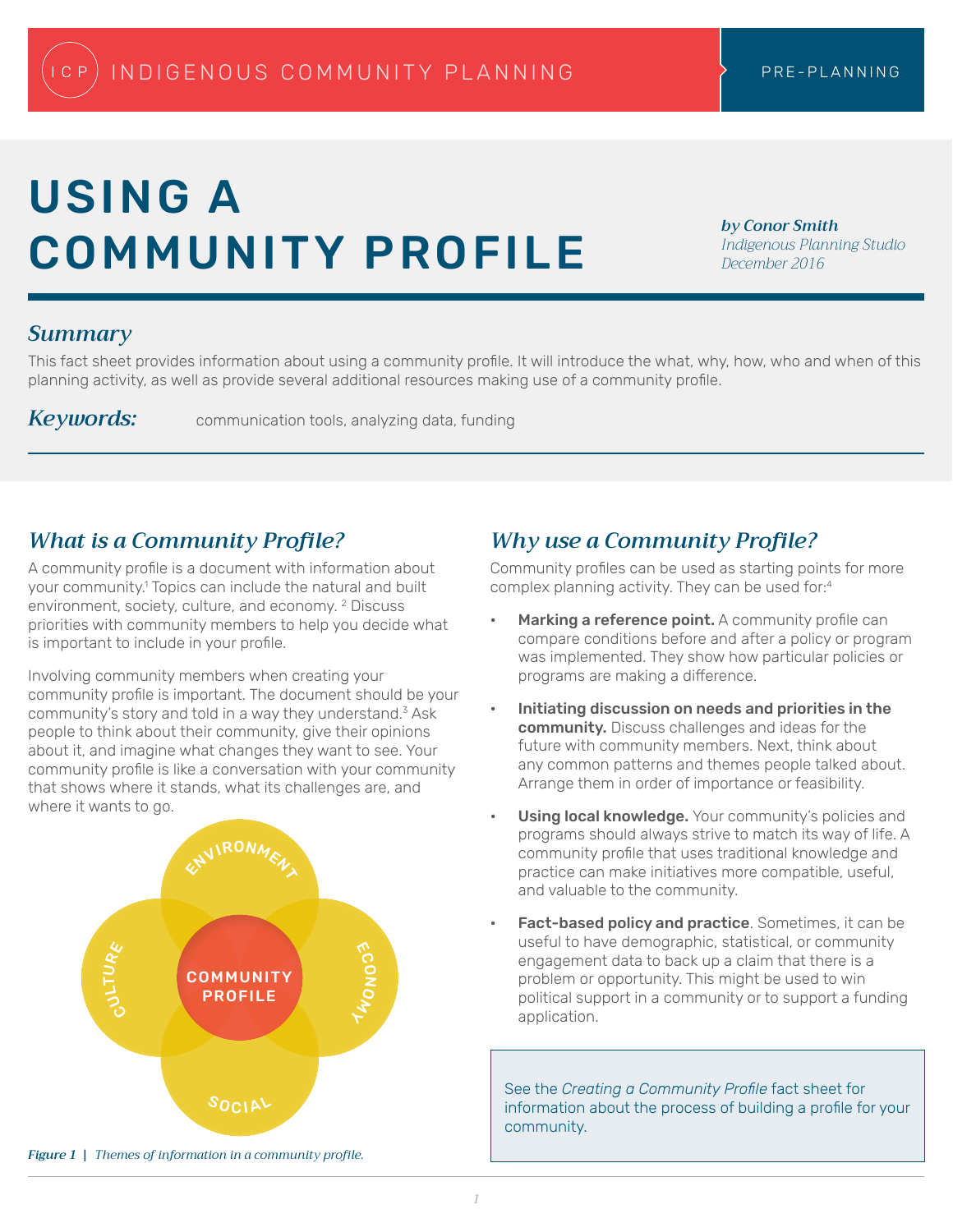# *How are Community Profiles Used in Planning?*

#### What is Needed to Use a Community Profile?

Resources and Tools

- Community engagement and traditional knowledge are examples of research you can do yourself.
- Demographics and statistics are examples of research someone else has done that you use.
- Maps can be helpful to understand a problem or opportunity in context.
- Knowledge of current community resources, funding opportunities, staff, and local initiatives

Skills

- Good analytical skills
- Organizational skills
- Critical thinking
- Ability to prioritize<sup>5</sup>

#### What are the Steps to Use a Community Profile?<sup>6</sup>

1. Scan and identify: Scan the community profile to identify patterns, themes, and linkages. As a member of the community, many of these will be obvious to you. Others will be easier to identify after engagement with the community or by using statistics and demographic information. It can be useful at this stage to conduct a SWOT (Strengths, Weaknesses, Opportunities, and Threats) analysis.<sup>7</sup>

- 2. Frame a problem or opportunity: State the issue neutrally without suggesting a solution or placing blame. It is important to approach a situation without assumptions. This can help when trying to get people to agree when discussing a touchy topic.
- 3. Identify the driving forces: Causes are often very difficult to identify because problems are complex. It is important to think about a problem and ask questions. Try the following steps:
	- a. Stating the problem
	- b. Asking "why?" and thinking of a possible answer.
	- c. Doing research
	- d. Answering the question
	- e. Repeat steps b through d until satisfied
- 4. Identify other factors that are linked to the problem or opportunity: The challenges and opportunities in communities are always connected. Try to think about how one topic could affect or be affected by the other sections of the community profile.
- **5.** Look to the Future: Analyze the topics with the future in mine. There are a variety of techniques that can be used to think about an issue moving 5, 10, or 20 years into the future. They focus on what might happen if nothing is done about a certain issue. This helps identify the driving forces behind an issue.
- **6. Plan for Change:** The planning stage often involves bringing the community together to create a vision, goals, objectives, and strategies for the future.



*Figure 2 | Steps to use a community profile.*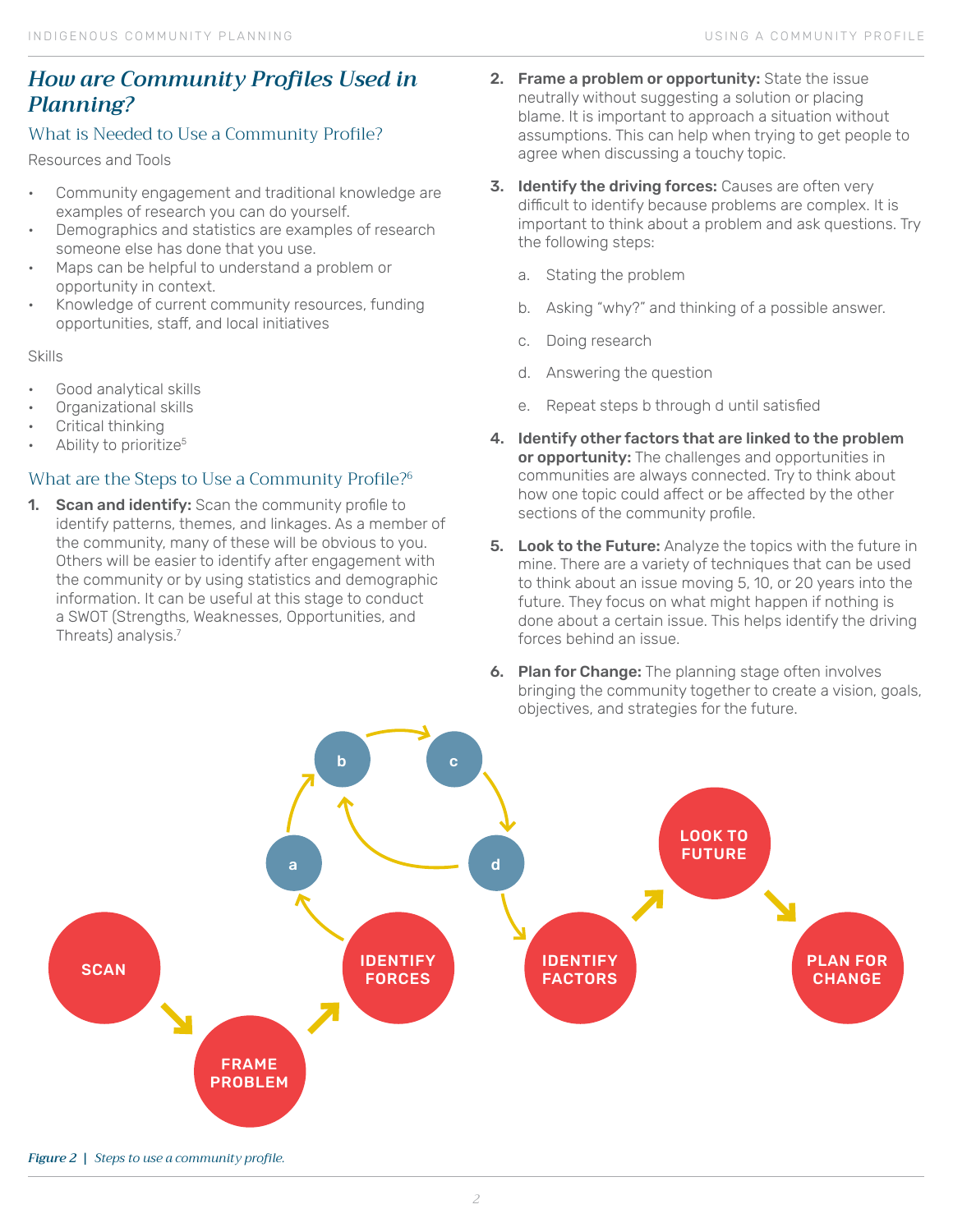# *Example Community Profile Usage*

The following example follows Jolene as she moves through the steps outlined above in the use of a community profile. Please bear in mind that this is just a simple example used to illustrate the process of using a community profile – each step is much more complex in practice!

- 1. Scan and Identify: Jolene has a completed community profile and has begun to look for patterns, themes, and linkages. She found a passage in the community engagement section that explained that housing was very crowded in the area. She knew from experience that extended families often lived in small houses. She double-checked the demographic information in community profile, and it showed that there were an average of 7 people per household. She had identified a challenge facing her community.
- 2. Frame a problem or opportunity: Jolene framed the challenge by stating simply: "There is not enough housing in the community."
- **3.** Identify the driving forces: Jolene began to think about what might be causing this situation. She came up with the following thought process:
	- There is not enough housing.
	- Why? Because too many people are being born in the community.
	- She looks through the community profile to find out about the population growth rate. She discovers that the on-reserve population is growing at a rate of about 1% per year. This is not very high.
	- Why else? She continues researching and finds that the housing stock has stayed the same for a very long time. There aren't enough houses being built!
- 4. Identify other factors that are linked to the problem or opportunity: Jolene looks through the community profile and begins to reflect on the natural environment in the community. She realizes that drainage is a major problem, leaving much of the reserve's territory partially flooded at certain times of year. She realizes that a shortage of buildable land might be contributing to the housing shortage because there are no new areas to build.
- **5.** Looking to the Future: Jolene uses a population projection to show how large the population will be in 15 years. She finds out that the housing problem is only going to get worse if there aren't more houses built. She uses a scenario exercise to show what will happen if:
	- nothing changes
	- the community increases the density of housing by building new houses closer together, or by building higher density buildings
	- the community clears land with drainage solutions to make room for new neighbourhoods
- **6. Plan for Change:** Jolene sets out to begin developing plans, engaging the community, and developing a strategy to alleviate the community's housing shortage.

# *Who can use a Community Profile?*

Anyone! Community profiles are a reflection of the community. It contains a story about where it has been and where it is today. Leaders (elected or unelected) and planning champions are important in planning because they can help to unite community members.<sup>8</sup> If you are unfamiliar with planning, a community profile is a great way to learn new things about your community, to see things differently, and to start thinking about the future.

## *When Should Community Profiles be Used?*

Community profiles are usually used in the early planning stages of community development. Before using a community profile, make sure your community has a desire to plan for its future, can achieve some level of consensus, understands the value of visioning and planning, and has the resources it needs to move forward. That being said, even when communities are conflicted or troubled in some way, community profiles can be useful tools that help show common concerns and shared stakes in the future.<sup>9</sup>

#### *Final Thoughts*

A community profile is a useful tool that outlines a wide range of information related to a community's current status and resources. It is useful to identify needs and opportunities for the future, provide evidence, establish baselines, or use local knowledge. Using a community profile doesn't take a lot of resources or special skills, but it takes time and effort to use meaningfully. They are an important stepping stone on the way to developing plans for the future.